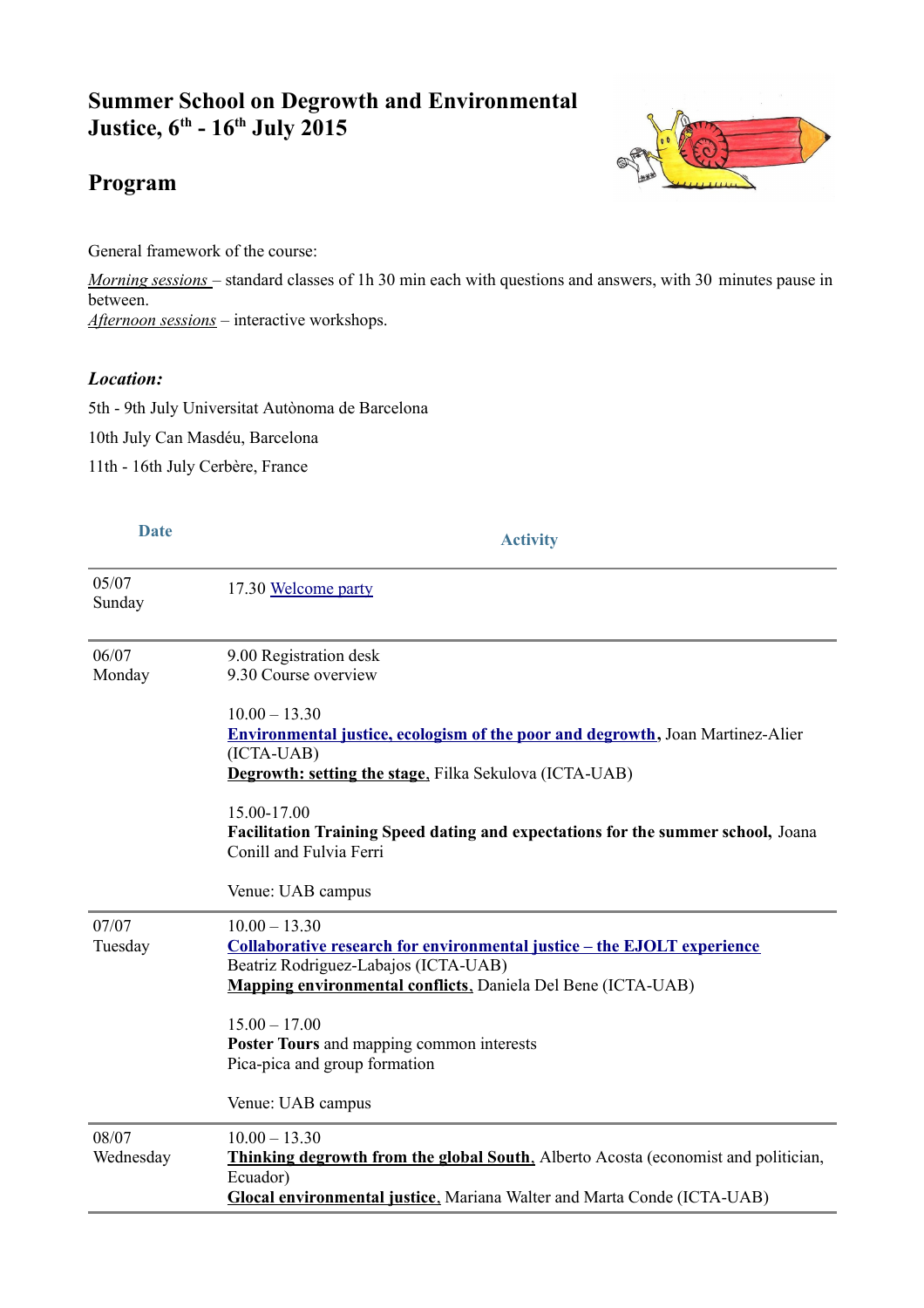|                   | $15.00 - 17.00$<br><b>World Café:</b><br>- How to write a relevant academic paper?<br>- How to prepare a policy brief that matters?<br>- How to create a collaborative research proposal?                                                   |
|-------------------|---------------------------------------------------------------------------------------------------------------------------------------------------------------------------------------------------------------------------------------------|
|                   | Venue: UAB campus                                                                                                                                                                                                                           |
| 09/07<br>Thursday | $10.00 - 13.30$<br><b>The degrowth alternative, Giorgos Kallis (ICTA-UAB)</b><br>Degrowth, environmental justice, direct and deliberative democracy. Christos<br>Zografos (ICTA-UAB)                                                        |
|                   | 15.00-17.00<br><b>Practice of mapping environmental conflicts</b> , Daniela Del Bene and Arnim Scheidel<br>(ICTA-UAB)<br>Methodological training: Social Multi-criteria evaluation, Gonzalo Gamboa (ICTA-<br>UAB)                           |
|                   | 17.30-19.30<br>Face to face debate: Clive Spash vs. Jeroen van den Bergh<br>Is carbon Trading the answer to climate change?<br>Aula Montseny, ICTA                                                                                          |
|                   | Venue: UAB campus                                                                                                                                                                                                                           |
| 10/07<br>Friday   | Toxic tour: Waste incineration in cement plant, Montcada (optional), Filka<br>Sekulova and Joan Martinez-Alier                                                                                                                              |
|                   | $10.30 - 12.30$ :<br>Tour of Can Masdeu: urban gardening, voluntary simplicity and self-organization,<br>Claudio Cattaneo (R&D)                                                                                                             |
|                   | 12.30-14.00<br>Limits to growth, Clive Spash (WU Vienna University)                                                                                                                                                                         |
|                   | 14.00-16.30 Food sharing                                                                                                                                                                                                                    |
|                   | $16.30 - 18.30$<br>Urban environmental injustice:<br>- Waste in Naples, Giacomo D'Alisa (University of Rome Sapienza and ICTA-UAB)<br>- Protection of Collserola, Claudio Cattaneo (R&D)<br>- Anti-Fracking, a Spanish Campaign Perspective |
|                   | Venue: Can Masdéu, Barcelona                                                                                                                                                                                                                |
| 11/07<br>Saturday | 8.50 Transportation to Cerbère                                                                                                                                                                                                              |
|                   | 11.30 Arrival and accommodation                                                                                                                                                                                                             |
|                   | 13.30 Lunch at Can Decreix                                                                                                                                                                                                                  |
|                   | 15.00-18.00 Visit to Can Decreix and practicalities, François Schneider (R&D)                                                                                                                                                               |
|                   | 18.30 Folk Music in the square at the beach and enjoying food                                                                                                                                                                               |
|                   | Venue: Can Decreix, Cerbère                                                                                                                                                                                                                 |